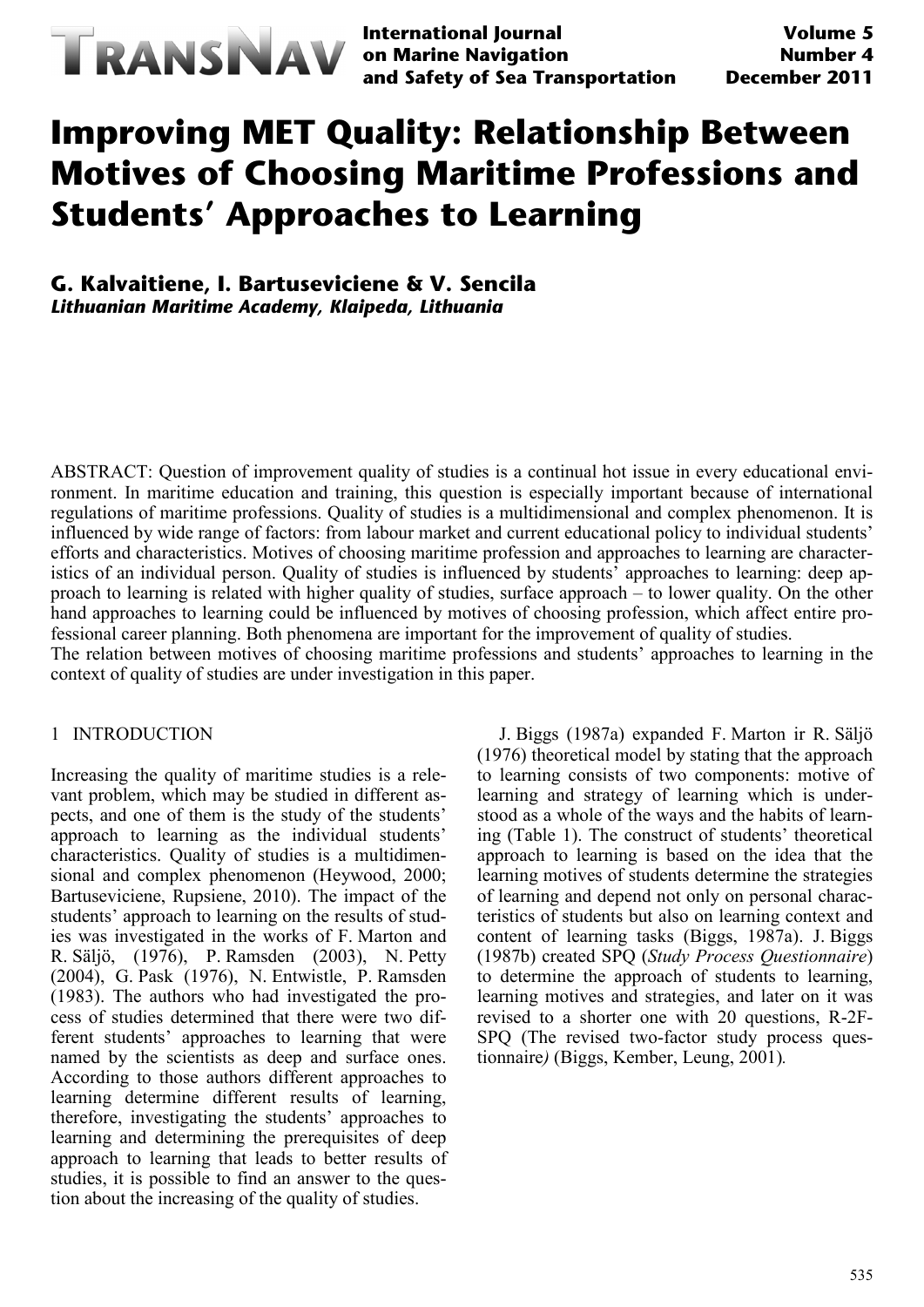Table 1. Motives and strategies as complex components of the approach to learning (Biggs, 1987b).

|          | $_{\rm uppt}$ out to<br>$1041$ $10100$ , $10000$ , |                        |  |  |  |  |  |
|----------|----------------------------------------------------|------------------------|--|--|--|--|--|
| Approach | Motive                                             | Strategy               |  |  |  |  |  |
| Surface  | Surface motive (SM) is                             | Surface strategy (SS)  |  |  |  |  |  |
| (SA)     | to meet requirements                               | is to limit target to  |  |  |  |  |  |
|          | minimally, a balancing                             | bare Essentials and    |  |  |  |  |  |
|          | act between failing and                            | reproduce them         |  |  |  |  |  |
|          | working more than is                               | through learning       |  |  |  |  |  |
|          | necessary                                          |                        |  |  |  |  |  |
| Deep     | Deep motive (DM) is in-                            | Deep strategy (DS) is  |  |  |  |  |  |
| (DA)     | trinsic interest in what is                        | to discover meaning    |  |  |  |  |  |
|          | being learned; to devel-                           | by reading widely, in- |  |  |  |  |  |
|          | op competence in partic-                           | ter-relating with per- |  |  |  |  |  |
|          | ular academic subject                              | vious relevant         |  |  |  |  |  |
|          |                                                    | knowledge, etc.        |  |  |  |  |  |
|          |                                                    |                        |  |  |  |  |  |

Analysing the possibilities how to improve MET efficiency of studies it is urgent to investigate the motivation concept of profession choosing and its relation with the approaches to learning that is the prerequisite of high efficiency of studies.

The initiator of the theory of modern choice of professions is considered by F. Parson, who founded the first professional consulting bureau in 1908 in the USA. He formulated the main principles of successful profession choosing (Parson, 1909):

- − good self-cognition;
- − good knowledge of peculiarities of the chosen profession;
- − ability to correctly combine this knowledge and take the right profession solution.

R. Hoppock (1950) explains choosing profession via the satisfaction of need. The essence of his theory is revealed by ten postulates which speak about the fact that a man chooses his profession to satisfy his needs. According to R.Hoppock, choosing profession is being improved when a man starts to imply that the future profession will better satisfy his needs.

J. Holland's theory (1959) is popular among the theoretical and practical people very much, which states that personalities can be divided to six types that were named as realistic, researcher's, artistic, sociable, initiative and normative. In J. Holland's opinion people tend to look for such labour activity environment, where they might express themselves. He states that similar people choose similar professions, but satisfaction from work, success and stability depend on how the personality matches to the environment (Holland, 1966).

The most striking representative of the development model of choosing profession is Donald Super (Super, 1957). The scientist states that by choosing profession a man essentially chooses one of the main means how to express his personal "ego". Professional behavior of a person is a way to implement his professional self-image.

The background of D. Krumboltz theory is learning (1979). According to his statement, there are 4 groups of factors important for the professional selfdetermination: *genes* – inherited properties, limiting learning possibilities and choosing profession; *environment* – social, cultural, political, economical, natural conditions; *knowledge of learning* – priority development of professions, distribution of certain works, as each individual person has got unique learning knowledge it makes impact on profession choosing; *task fulfillment skills* – there come out task fulfillment standards and values, labour habits, cognition processes and emotional reactions.

According to prof. L. Jovaiša (1999) there are the following motivation factors of profession choosing: social (social state of parents, vicinity of educational institutions), economical (payment for work), psychological (interests, turns, values, intellect and character), health.



Figure 1. Factors, influencing choosing of profession.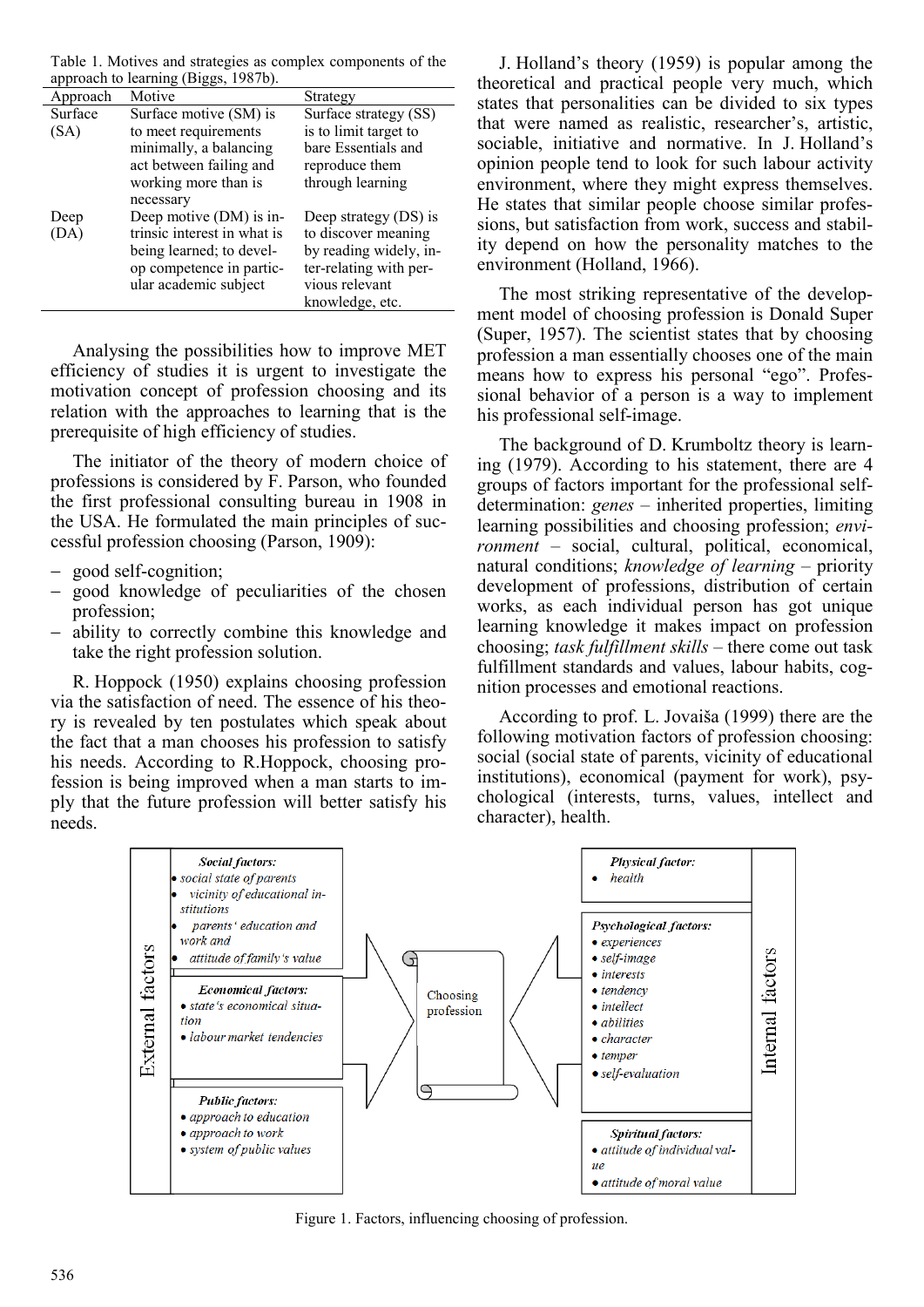The discussed theories should help to understand the factors that determine the solution of profession choosing process. Summarizing scheme of factors, influencing choosing of profession is shown on figure 1.

Tasks of presented investigation are:

- − Investigate the motives determining the choice of seafarer's profession.
- − Diagnose the individual characteristics of students, their approach to learning that determines the efficiency of studies.

Determine the relations between the motives and approaches to learning.

## 2 THE RESEARCH METHODOLOGY

### 2.1 *The sample size*

Sample of research was made of full-time students of maritime specialties' studying at Lithuanian Maritime Academy. Making the samples of research the voluntary principle was followed – all the students that were present on query days at school and who expressed their wish were included. Such way of sampling is considered reliable.

In December 2010 – January 2011 233 students from all courses were interrogated (95 % of all maritime specialties' students): first year students  $-39,1$ percent, second year students – 33,0 percent, third year students  $-19.3$  percent and fourth year students – 8,6 percent. The sample consisted of 145 students from Marine Navigation study program (62,2 percent) and 88 – Marine Engineering study program students (37,8 percent).

## 2.2 *The research instrument*

The questionnaire survey was used to collect data in order to examine and verify theoretical and exploratory insights about relationship between motives of choosing maritime professions and students' approaches to learning. The originally developed questionnaire consisted out of 117 questions. The Revised-Two Factor-Study Process Questionnaire (Biggs, Kember, Leung, 2001) translated into the Lithuanian language, adapted, and validated was used as a part of the originally developed questionnaire.

The validity of the R-2F-SPQ questionnaire was checked by confirmatory factor analysis, using VARIMAX method of co-ordinate turning. High KMO ratio (0, 838) and the meaning of Bartlett test  $(p=0,000)$  confirmed the suitability of data for factor analysis. During factor analysis four factors were pointed out corresponding subscales of Biggs questionnaire, where the factor weights (L) of components are rather high: from 0,543 to 0,817. Four pointed out factors explained 52,23 percent of variance – such percentage is satisfactory in social sciences (Pett, Lackey, Sullivan, 2003).

## 2.3 *The data analysis*

The data acquired during the research were analysed using statistical analysis methods (using SPSS for Windows program, 13<sup>th</sup> version). Analysing quantitative data methods of descriptive statistics (data distribution percents were calculated), non-parametric tests (Mann-Whitney and Kruskal-Wallis tests), factor analysis, correlation tests using *Spearman's rho* were applied. For reliability analysis Cronbach's Alpha and Corrected Item-Total Correlation coefficients were used.

## 3 RESULTS OF INVESTIGATION

## 3.1 *Analysis of motives of seafarer's profession choosing*

In order to clear out the motives of those young people who chose seafarer's profession the 47 motives were investigated. Having made the analysis it was determined that there were the following important and very much important motives for profession choosing: the seafarer's work is responsible very much (89,7 percent); seafarer's profession is perspective (85 percent); seafarer's profession is masculine (84,2 percent); it is possible to earn well (81,6 percent); seafarers can make career (79 percent); seafarer's work is rather interesting  $(76,8 \text{ percent})$ ; seafarers can easily maintain their families (76 percent);74,4 percent wished to get higher education; 74,3 percent of respondents dream to become a captain/navigator or chief mechanic; Seafarers are considered as good specialists (73, 3 percent); seafarer's life is full of adventures (72,9 percent); seafarer's profession is very attractive (70,8 percent); seafarer's profession is one of the most perspective for those who live in seaside region (60,9 percent). 52,6 percent of students who participated in the research considered that when choosing profession an important or very much important motive was the universality of this profession, that after acquisition of seafarer's profession it was possible to work at sea or on shore.

The fact that the respondents purposefully chose seafarer's profession assessing different aspects can be seen in their answers to the statements but only a small part of respondents managed to answer:  $\Pi$ wish to acquire speciality which I am studying but I do not connect my life with the sea" (only 29,2 percent completely or partially agreed to it) and  $\Pi$ wished to study other speciality but I did not manage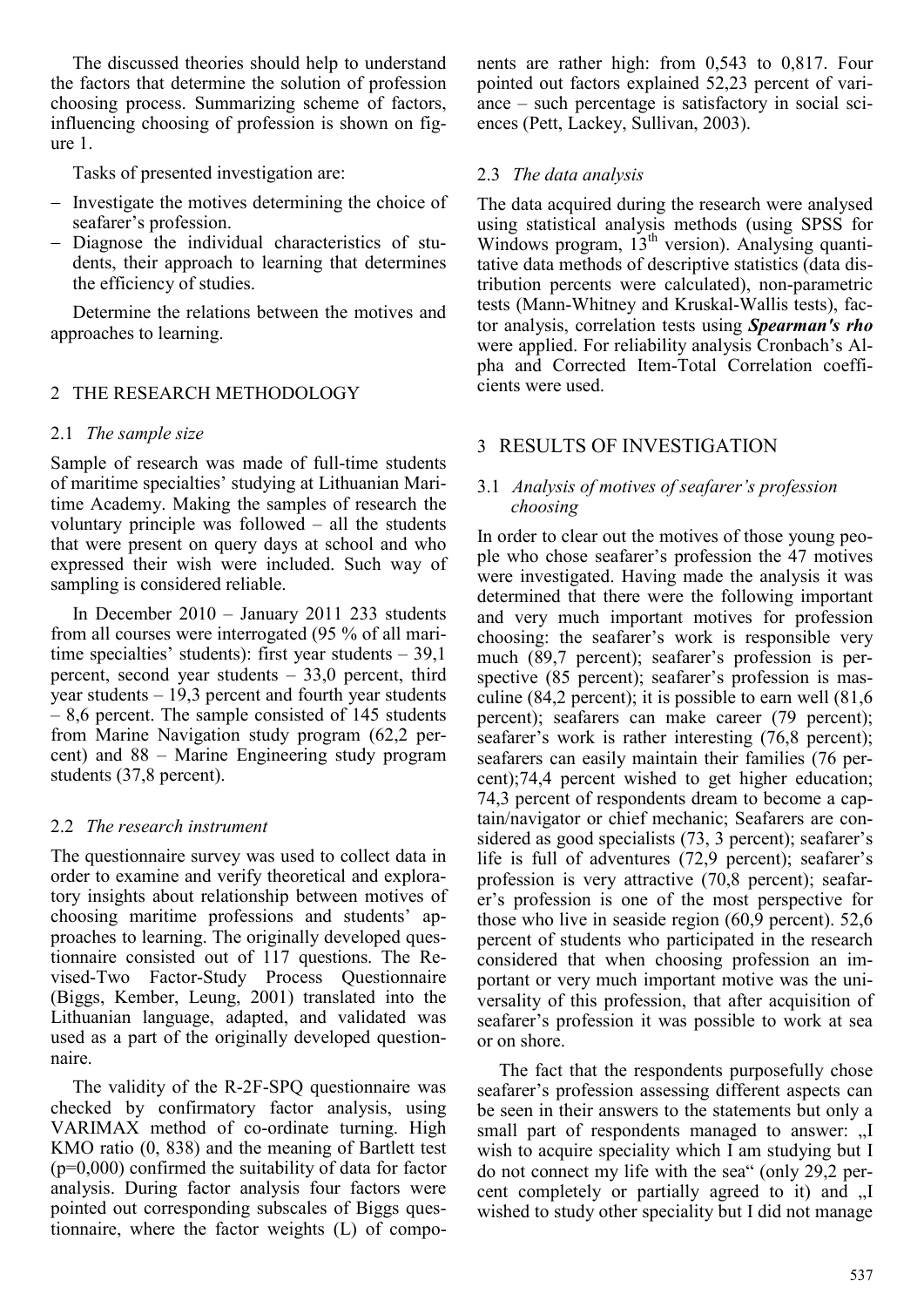to enter the institution"  $(27.9 \text{ percent})$ , I wished to obey my parents" (26,6 percent).

We may come to a conclusion that the motives of choosing profession of the great majority of young people were determined by economical (good salary, possibility to assure social welfare of the family, career possibilities and etc.), social (wish to acquire education, seafarer's work is responsible, seafarers are assessed as good specialists, it is one of the most perspective professions for those who live in seaside region and etc.) and psychological (seafarer's work seems to be interesting, dreams to become a captain or chief mechanic and etc.) factors.

Factor analysis was applied when analysing the students' motivation of choosing seafarer's profession. This method of analysis allows grouping a big quantity of variables, therefore, it was necessary to adapt it for the conditions of this research, as in the questionnaire there were submitted 47 motives of choosing seafarer's profession. When making factor analysis, first of all we had to convince ourselves that the scale of motives is a reliable measuring device and that it is suitable for factor analysis (KMO coefficient 0,852; Barlett's test p meaning - 0,000). Having made factor analysis out of 47 motives of choosing seafarer's profession, 12 factors were picked out that were treated as summarized motives of choosing seafarer's profession (Table 3). The weight of a factor is the correlation coefficient of a factor to the variable. Factor weight meanings are interpreted like all meanings of correlation coefficients. Factors are disclosed by those variables that compose it, the factor weight of which (L) comply with the condition L>0,6. Therefore, when analysing the data, most of the attention is paid to those variables namely.

Table 3. Factor groups of seafarer's profession choosing motives.

| Name of a factor                             | Factor mak-    |  |
|----------------------------------------------|----------------|--|
|                                              | ing weights    |  |
|                                              | $(L_n)$        |  |
| Factor 1. Aptitudes and interests motives    | L1             |  |
| Wished to sail at sea                        | 0,807          |  |
| Sea always attracted                         | 0,792          |  |
| From childhood was interested in ships       | 0,789          |  |
| Liked everything that was connected with     | 0,747          |  |
| sea                                          |                |  |
| Wished to try living at sea                  | 0,729          |  |
| Seafarer's profession was attractive         | 0,630          |  |
| Always liked to travel by ships, ferries     | 0,622          |  |
| Seafarer's profession seemed the most suita- | 0,611          |  |
| ble                                          |                |  |
| Sea romantics fascinated                     | 0,593          |  |
| Seafarer's work seems to be interesting      | 0,584          |  |
| Was always fascinated by seafarers as strong | 0,542          |  |
| and brave people                             |                |  |
| Factor 2. Career possibilities and economic  | L <sub>2</sub> |  |
| benefit motive                               |                |  |
| Think that seafarers can make career         | 0,789          |  |
| Seafarer's profession is perspective.        | 0,722          |  |

| Think that it will be easy to maintain family  | 0,635 |
|------------------------------------------------|-------|
| well                                           |       |
| Seafarer's work is very much responsible       | 0,611 |
| Factor 3. Accidentally chosen profession       | L3    |
| motive                                         |       |
| Wish to acquire speciality that they learn but |       |
| do not connect their life with sea             | 0,783 |
| Seafarer's profession was chosen accidental-   | 0,777 |
| ly                                             |       |
| Wished to study other specialities but did     | 0,725 |
| not manage to enter the institutions           |       |
| Friends suggested                              | 0,637 |
| Wished to obey parents                         | 0,621 |
| Wanted to avoid military service               | 0,592 |
| Parents forced                                 | 0,553 |
| Factor 4. Influence of relatives motive        | L4    |
|                                                |       |
| Have got a lot of familiar seafarers           | 0,783 |
| Have got familiar seafarers who might find     | 0,737 |
| job in good companies and good salary          |       |
| There are seafarers in the family and they     | 0,700 |
| wanted to continue family traditions           |       |
| Close people advised                           | 0,630 |
| Parents forced                                 | 0,533 |
| Factor 5. Emotional attractiveness motive      | L5    |
| Lover of nature                                | 0,595 |
| Lithuania needs seafarers                      | 0,590 |
| Liked Seafarer's clothing                      | 0,549 |
| Seafarer's profession is not ordinary          | 0,516 |
| Factor 6. Benefit from profession motive       | L6    |
| Will be able to travel round the world free of |       |
| charge and see different countries             | 0,747 |
| Seafarers are honoured in our society          | 0,532 |
| Factor 7. Masculine profession motive          | L7    |
| Seafarer's profession is very much mascu-      | 0,778 |
| line                                           |       |
| Women love seafarers                           | 0,731 |
| Factor 8. Valuable statements motive           | L8    |
| Sea teaches to be human being                  | 0,692 |
| Seafarer's profession is one of the most per-  | 0,509 |
| spective for those who live in seaside region  |       |
| Factor 9. Wish to acquire education motive     | L9    |
| Wished to get higher education                 | 0,788 |
| Easy to enter maritime specialities            | 0,617 |
| Factor 10. Professional possibilities motive   | L10   |
| Having a speciality that study, they think     | 0,770 |
| they will be able to work at sea and on shore  |       |
| Think that it will be easy to find a job       | 0,571 |
|                                                | 0,500 |
| Seafarer's profession is one of the most per-  |       |
| spective for those who live in seaside region  | L11   |
| Factor 11. Economic benefit motive             |       |
| Think that they can earn very well             | 0,720 |
| Factor 12. Planning to work in maritime        | L12   |
| business motive                                |       |
| Connect their future with shipping business    | 0,745 |

Summarising we may state that maritime profession choosing is determined both by internal and external factors. During factor analysis the following factors are picked out: "Aptitudes and interests motives" and "Emotional attractiveness motive" correspond to internal factors psychical motives picked out in theoretical model. But factor "Valuable statements motive" and "Masculine profession motive" correspond to internal factors spiritual motives.

Profession choosing was determined by economic motives of external and internal factors. It can be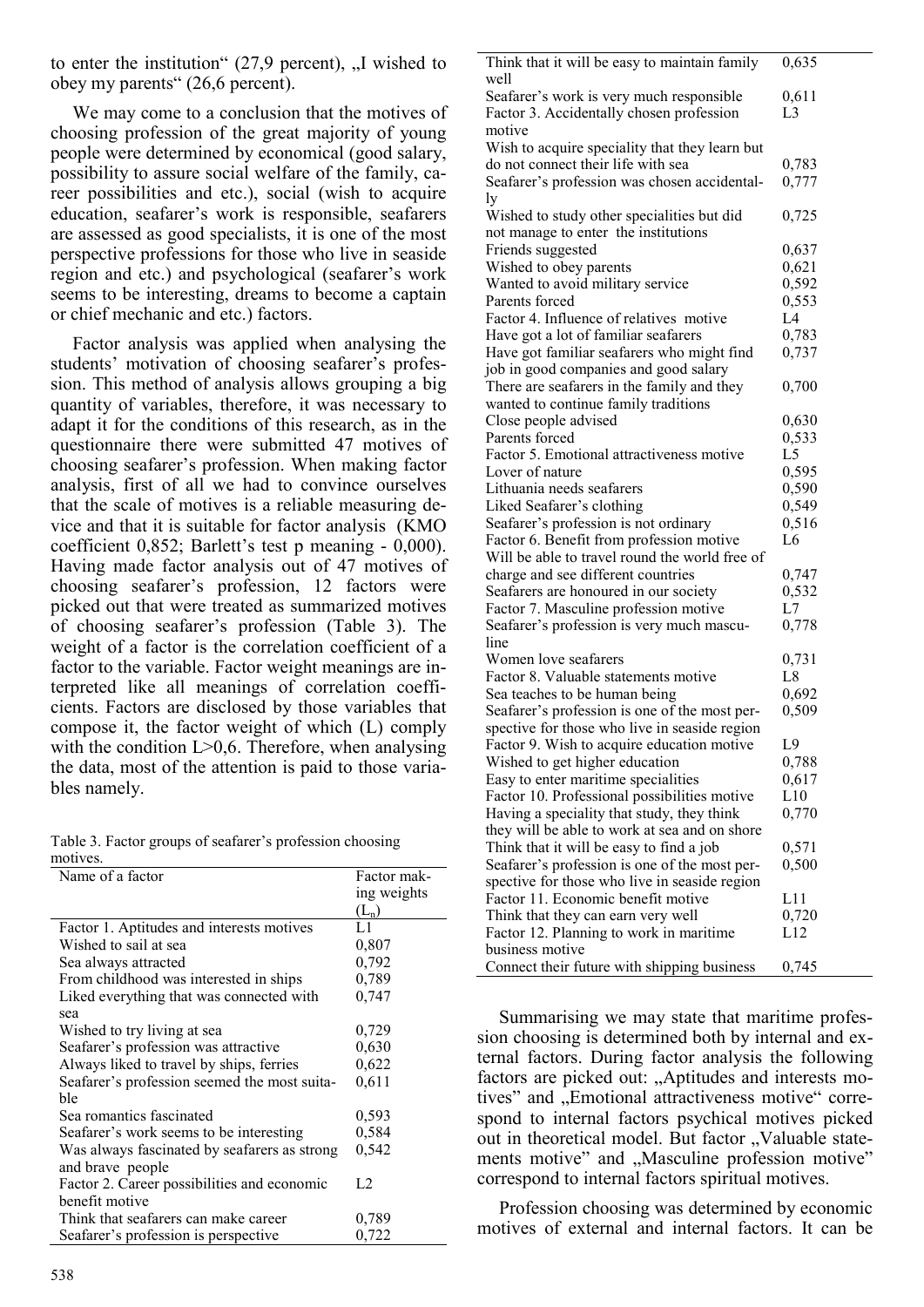seen by factor groups picked out during the research: "Career possibilities and economic benefit motive", "Economic benefit motive", "Professional possibilities motive", "Planning to work in maritime business motive". Factor groups: "Wish to acquire education motive " and "Benefit from profession motive" show that social factors of external factors were very much important in choosing seafarer's profession. Social factors of external factors predetermined choosing seafarer's profession as well. This is confirmed by the picked out factor groups: Influence of relative motive and accidentally chosen profession motive.

## 3.2 *Relation between the motives of choosing seafarers' professions and approaches to learning*

In order to determine the connection between the motives of choosing seafarer's profession and approaches to learning, it was decided to join each factor defining variables into quantitative variables by aggregation. To assess whether the items which were summed to create aggregated variable, formed a reliable scale, Cronbach's alpha was computed. The internal consistency reliability analysis indicating the consistency of a multiple item scale appropriate for summation of variables to the aggregated variable can be done by using Cronbach's alpha coefficient (Leech, Barrett, Morgan, 2008). It was discovered, that scales of six motives can be used for summation, because Cronbach's Alpha of items of that motives were bigger or close to 0,7 (Table 4).

Table 4. Aggregated variables – factors of motives.

|        | °00' 0"                            |            |  |
|--------|------------------------------------|------------|--|
| Number | Aggregated variables – factors of  | Cronbach's |  |
|        | motives                            | Alpha      |  |
|        | Aptitudes and interests motives    | 0,914      |  |
|        | Career possibilities and economic  |            |  |
|        | benefit motive                     | 0,779      |  |
|        | Accidentally chosen profession mo- |            |  |
|        | tive                               | 0,840      |  |
|        | Influence of relatives motive      | 0,753      |  |
| 6      | Benefit from profession motive     | 0,696      |  |
|        | Emotional attractiveness motive    | 0,677      |  |
|        | Masculine profession motive        | 0,551      |  |
| 8      | Valuable statements motive         | 0,410      |  |
| 9      | Wish to acquire education motive   | 0,405      |  |
| 10     | Professional possibilities motive  | 0,452      |  |

Six new agregated variables, named according to motive's names, were used for correlation analysis of motives of choosing profession and approaches to learning. For correlation analysis Sreaman's coefficient was used, because scores of variables were not normally distributed (Morgan, Leech, Gloeckner, Barrett, 2007).

The correlation values of Spearman's rho presented in the table 5 show statistically significant correlations of Deep Approach scores and emotional attractiveness, aptitudes and interests, benefits from profession motives. This can be understood, that students study more effectively if they have chosen the profession based on their emotions and interests, and understand advantages of chosen profession.

| Table 5. Spearman's rho coefficients of statistically significant |
|-------------------------------------------------------------------|
| correlations of Deep Approach to studies and motives.             |

| Number | Aggregated variables –          | Spear-    |       |
|--------|---------------------------------|-----------|-------|
|        | factors of motives              | man's rho |       |
|        | <b>Emotional attractiveness</b> |           |       |
|        | motives                         | 0.316     | 0,000 |
|        | Aptitudes and interests         |           |       |
|        | motives                         | 0.313     | 0,000 |
|        | Benefits from profession        |           |       |
|        | motives                         | 0.186     | 0.005 |

The analysis showed statistically significant correlations (p=0,000) of Surface Approach with motives of choosing profession in two cases:

- 1 with Accidentally chosen profession motive (Spearman's rho= $0,432$ );
- 2 with Influence of relatives motive (Spearman's rho=0,282).

The investigations can lead to the conclusion that if student chooses the profession accidentally or the decision is influenced by relatives, student uses Surface Approach to learning and his study effectiveness in this case is not very high.

Summing up the results of approaches to learning and motives of choosing professions correlation analysis, it can be stated, that understanding of mentioned relations can directly influence quality of maritime education and training: students' emotions, interests, and understanding of the advantages of maritime professions lead to higher quality of studies, but accidental or influenced by relatives decision to become a seafarer lead to less qualitative studies. It was found, that first year students more than upper course students and female students more than male students are oriented towards Deep Approach to learning.

Statistically proved conclusion can be done that maritime education and training institutions have to explain young people all merits of maritime profession and show possibility for them to find emotional attractiveness and realization of their interests if they will choose maritime professions. In this case, according to the results of the research the studies will be effective and quality of MET will increase.

#### 4 CONCLUSIONS

The motives of choosing profession of the great majority of young people were determined by economical (good salary, possibility to maintain family welfare, career possibilities and etc.), social (wish to